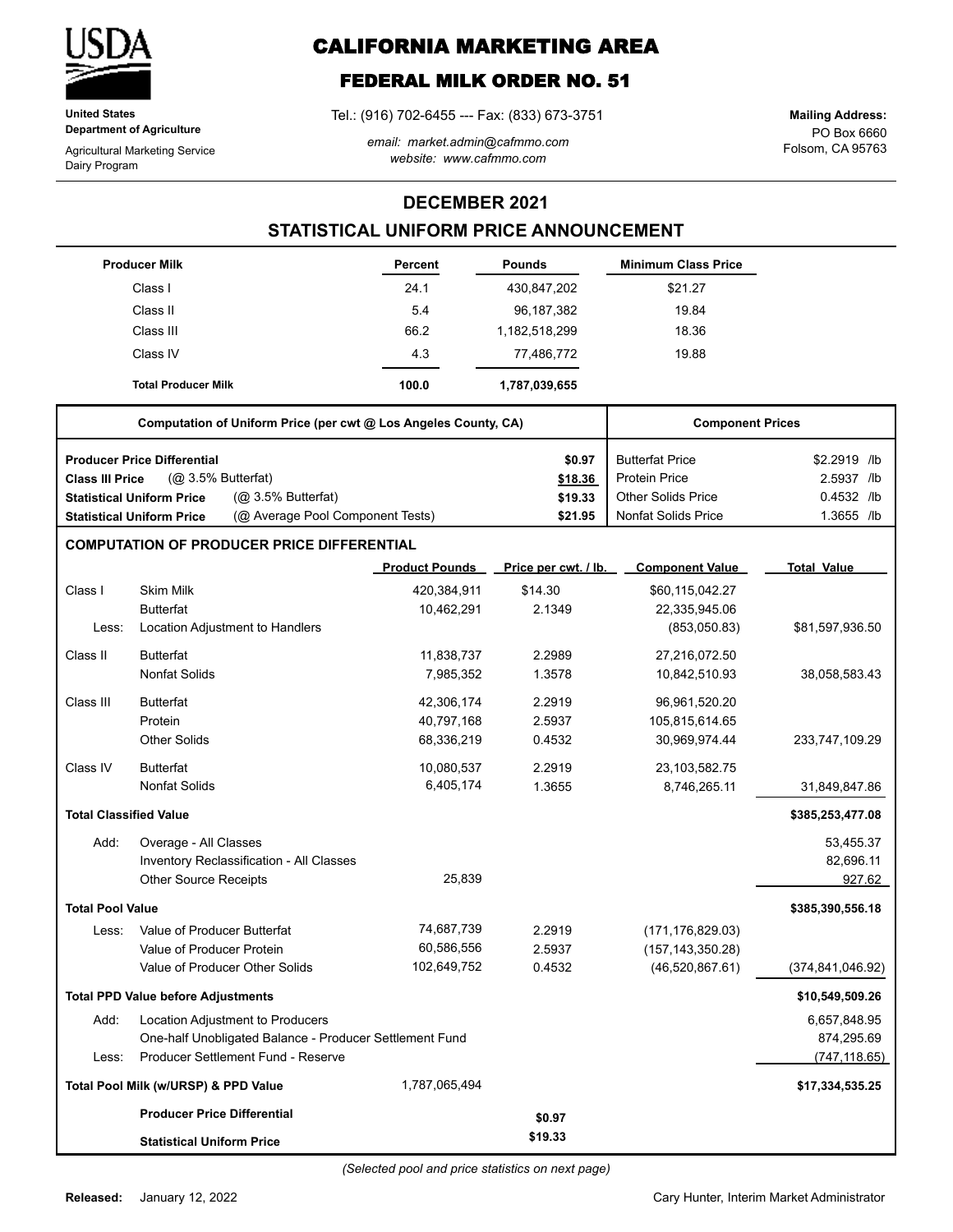# **CALIFORNIA MARKETING AREA**

## **FEDERAL MILK ORDER NO. 51**

| <b>Payment Schedule</b>                                      |                      |  |  |  |
|--------------------------------------------------------------|----------------------|--|--|--|
| <b>Payment Dates for the Month of:</b>                       | <b>DECEMBER 2021</b> |  |  |  |
| Payment TO the Producer Settlement Fund due on:              | January 18, 2022     |  |  |  |
| Payments FROM the Producer Settlement Fund made on:          | January 18, 2022     |  |  |  |
| Final payments TO a Cooperative Association must be made on: | January 18, 2022     |  |  |  |
| Final payments to Producers must be RECEIVED by:             | January 19, 2022     |  |  |  |
|                                                              |                      |  |  |  |

#### **Producer Price Differential and Statistical Uniform Price, by Zone Differential**

|                     | Zone<br>1/<br><b>Differential</b> | <b>Adjustment</b> | <b>Producer</b><br><b>Price</b><br><b>Differential</b> | <b>Statistical</b><br><b>Uniform</b><br><b>Price</b> | 2/ |
|---------------------|-----------------------------------|-------------------|--------------------------------------------------------|------------------------------------------------------|----|
|                     |                                   |                   | dollars per hundredweight                              |                                                      |    |
| As Announced:       | 2.10                              | 0.00              | 0.97                                                   | 19.33                                                |    |
| <b>Other Zones:</b> | 2.00                              | (0.10)            | 0.87                                                   | 19.23                                                |    |
|                     | 1.80                              | (0.30)            | 0.67                                                   | 19.03                                                |    |
|                     | 1.70                              | (0.40)            | 0.57                                                   | 18.93                                                |    |
|                     | 1.60                              | (0.50)            | 0.47                                                   | 18.83                                                |    |

Differentials listed apply to zones included in the California Marketing Area. Outside of this area, differentials may be above or below this range. Differentials apply on a county basis. 1/

2/ Prices at 3.5 percent butterfat, 2.99 percent protein, and 5.69 percent other solids.

#### **Producer Milk Received by Component Pounds**

| <b>Producer Milk Receipts</b> | <b>Skim</b>   | <b>Butterfat</b> | <b>Protein</b><br><b>Pounds</b> | <b>Other Solids</b> | <b>Nonfat Solids</b> |
|-------------------------------|---------------|------------------|---------------------------------|---------------------|----------------------|
| Class I                       | 420,384,911   | 10.462.291       | 14,505,030                      | 25,207,365          | 39,712,395           |
| Class II                      | 84,348,645    | 11,838,737       | 2.926.254                       | 5,059,098           | 7,985,352            |
| Class III                     | ,140,212,125  | 42,306,174       | 40,797,168                      | 68,336,219          | 109,133,387          |
| Class IV                      | 67,406,235    | 10,080,537       | 2,358,104                       | 4,047,070           | 6,405,174            |
| <b>Total Producer Milk</b>    | 1,712,351,916 | 74,687,739       | 60,586,556                      | 102,649,752         | 163,236,308          |

#### **Selected Pool Statistics**

| Est Class I Percentages |            | Average test of producer receipts: |        |
|-------------------------|------------|------------------------------------|--------|
| Skim                    | 21.98<br>% | <b>Butterfat</b>                   | 4.18 % |
| <b>Butterfat</b>        | 12.69<br>% | Protein                            | 3.39 % |
|                         |            | <b>Other Solids</b>                | 5.74 % |

#### **Administrative Assessment and Marketing Service Deduction**

| § 1000.85 - Assessment for order administration | \$0,000 per hundredweight |
|-------------------------------------------------|---------------------------|
| § 1000.86 - Deduction for marketing services    | \$0.040 per hundredweight |